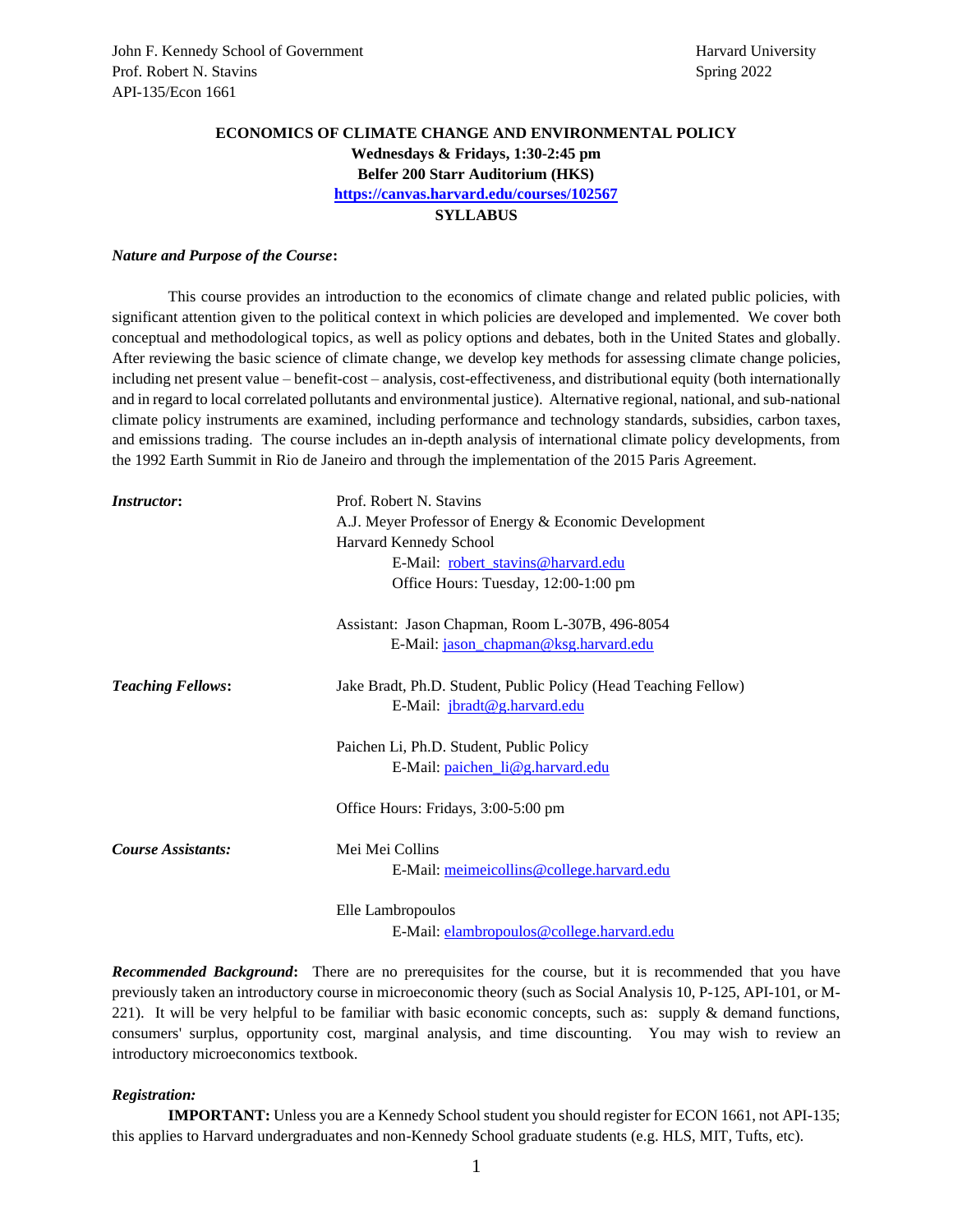### *Reading Material***:**

There are two required books for the course — one text and one volume of selected readings:

- Keohane, Nathaniel, and Sheila Olmstead. *Markets and the Environment. Second Edition.*  Washington: Island Press, 2016. [TEXT]
- Stavins, Robert N., ed. *Economics of the Environment: Selected Readings, Seventh Edition.* Northampton, Massachusetts: Edward Elgar Publishing, Inc., 2019. [EOE]

Here is a [link](https://harvardcoopbooks.bncollege.com/shop/harvard-coop-books/page/find-textbooks) to the Harvard Coop Bookstore course search tool.

The Keohane & Olmstead textbook (*Second Edition*) provides a concise yet comprehensive treatment of the environmental economics topics covered in this course. This book is available for purchase at the Harvard Coop, and is available for [download](https://hollis.harvard.edu/primo-explore/fulldisplay?docid=01HVD_ALMA512247427140003941&context=L&vid=HVD2&search_scope=everything&tab=everything&lang=en_US) from Harvard Library (you will need to sign into Hollis)**.** Students who would like a more detailed treatment of the material may consider also purchasing *Environmental and Natural Resource Economics* (Thomas Tietenberg & Lynne Lewis). A more rigorous mathematical treatment of the material, beyond the level required for the course, is found in *Environmental Economics* (Charles Kolstad).

The second required book for the course is the *Seventh* Edition of *Economics of the Environment*. This is available at the Harvard Coop for purchase, and is available for [download](https://hollis.harvard.edu/primo-explore/fulldisplay?docid=01HVD_ALMA512469520980003941&context=L&vid=HVD2&search_scope=default_scope&tab=books&lang=en_US) from Harvard Library (you will need to sign into Hollis)**.** Students **should not** purchase previous editions, as many readings covered were not included in previous editions.

Extensive use will be made of other materials, particularly handouts of slides that are used in each class. These additional materials should be downloaded from the course web site in advance of respective classes. A few additional readings found in the reading list below are available for downloading at indicated web sites. **The Canvas site for this course is:** [https://canvas.harvard.edu/courses/102567.](https://canvas.harvard.edu/courses/102567)

#### *Course Requirements and Grading***:**

We have developed a curriculum format that emphasizes interactive in-person meetings and allows you to optimize review of new material on your own time. The course is divided into 13 weekly modules (see below in syllabus and the [Canvas course site\)](https://canvas.harvard.edu/courses/102567). Weekly modules include:

Pre-Class Work (complete prior to Wednesday in-person session)

- 75-minute (required) recorded lecture(s) by Professor Stavins (or other material)
- Readings (required, see below in syllabus)
- 60-minute meeting (required) of assigned study groups to discuss review questions from recorded lectures
- Submission of brief written responses to a set of review questions by Tuesday, 1:30 pm ET

#### Live sessions (Wednesday and Friday)

- 75-minute in-person class session (required) with Professor Stavins, featuring interactive discussion on Wednesday, 1:30-2:45 pm
- 60-minute (optional) in-person session with Teaching Fellows on Friday, 1:30-2:30 pm (recorded)

#### Assessments

- Five problem sets due at noon on February 16, March 2, March 30, April 13, and April 27
- An open-book, take-home midterm exam on March 7 to March 8 (the exam itself will have a specific time limit but you can begin the exam at any time over a window spanning these two days)
- An in-person, closed-book final exam to be scheduled by the Faculty of Arts and Sciences.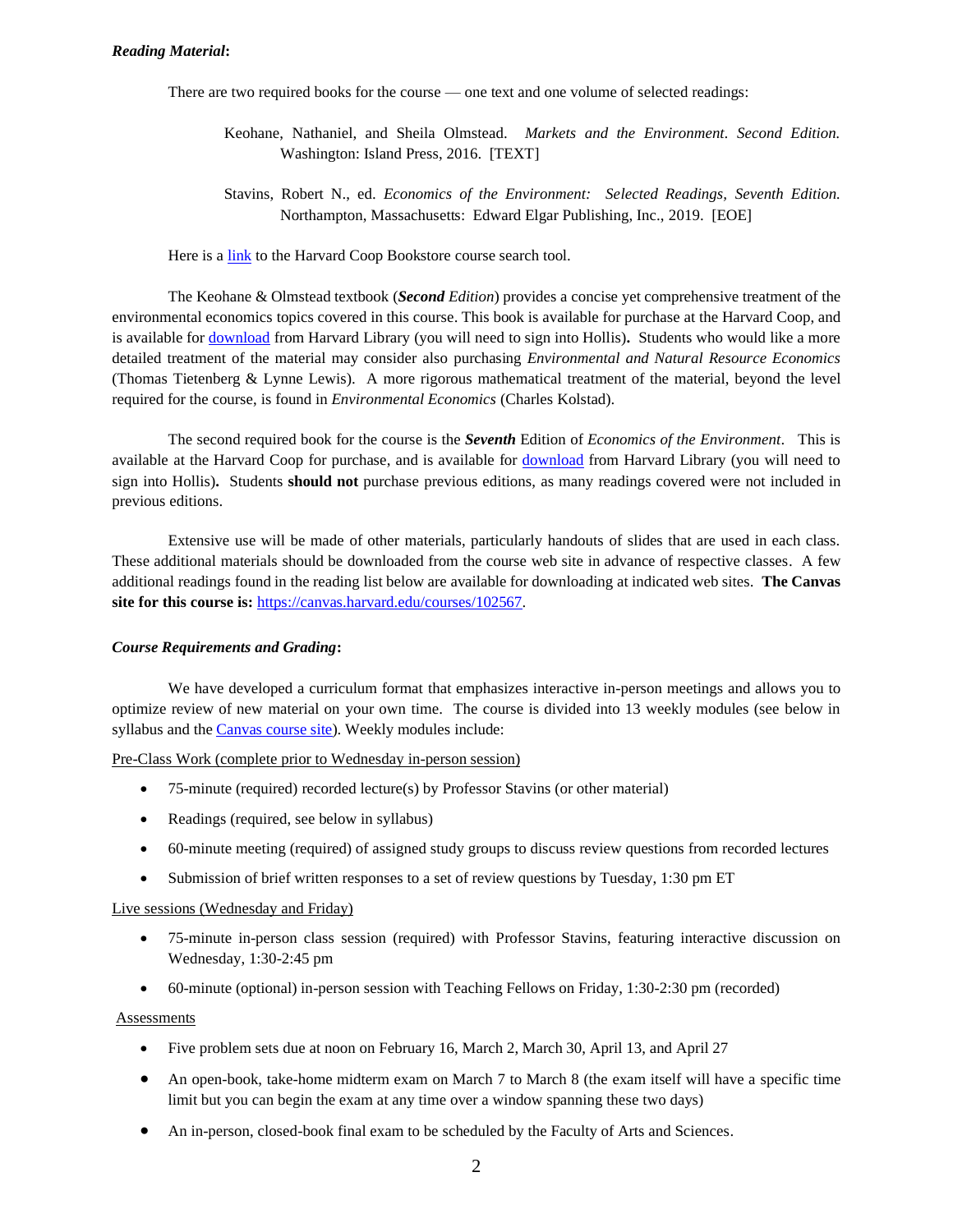The exact schedule of classes, with topics and readings, is found on subsequent pages of the syllabus.

| Course grading is on the following basis: | Tuesday Assignments (review question responses) | 10%  |
|-------------------------------------------|-------------------------------------------------|------|
|                                           | Problem Sets                                    | 15%  |
|                                           | Midterm Exam                                    | 30%  |
|                                           | Final Exam                                      | 45%  |
|                                           |                                                 | 100% |

Late problem sets and Tuesday Assignments will be penalized by a grade adjustment.

### *Academic Integrity:*

Students are expected to abide by all University policies on academic honesty. While study groups are encouraged to work on problem sets together, each student must write up and submit their own problem set.

# *Live Sessions:*

Here is a schematic of Professor Stavins (required) in-person sessions and the Teaching Fellows (optional) in-person sessions:

| <b>Module</b>                                 |                                                                                                                                                  | <b>In-Person Session Dates</b>                                   |                                                              |
|-----------------------------------------------|--------------------------------------------------------------------------------------------------------------------------------------------------|------------------------------------------------------------------|--------------------------------------------------------------|
| (Week)<br><b>Number</b>                       | <b>Topic</b>                                                                                                                                     | <b>Professor Stavins</b><br>(Required) Wednesday<br>1:30-2:45 pm | <b>Teaching Fellows</b><br>(Optional) Friday<br>1:30-2:30 pm |
| $\mathbf{1}$                                  | Introduction to Basic Science, Economics, and Policy of Climate Change                                                                           | January 26                                                       | January 28                                                   |
| $\overline{2}$                                | Essential Methodology for Economic Analysis of Climate Change Policy                                                                             | February 2                                                       | February 4                                                   |
| $\mathfrak{Z}$                                | Key Elements of Economic Analysis of Climate Change Policy: Cost and<br><b>Benefit Concepts, and Measurement</b>                                 | February 9                                                       | February 11                                                  |
| 4                                             | Benefit-Estimation Methods: Revealed Preference (Hedonic Pricing,<br>Averting Behavior); Stated Preference, Mortality Risk Valuation             | February 16                                                      | February 18                                                  |
| 5                                             | GHG Emissions Mitigation Methods: Policy Instruments & Cost<br>Effectiveness                                                                     | February 23                                                      | February 25                                                  |
| 6                                             | GHG Emissions Mitigation Methods: Technology & Performance<br>Standards, Subsidies, Taxes, Emissions Trading                                     | March 2                                                          | Midterm Review<br>(March 4)                                  |
| $\overline{7}$                                | Localized Climate Change & Policy Effects: Correlated Air Pollutants,<br>Economics of Local Air Pollution, Adaptation, and Environmental Justice | March 9                                                          | March 11                                                     |
| $\mathord{\hspace{1pt}\text{--}\hspace{1pt}}$ | Spring Break: No course meetings on March 16 and 18                                                                                              | (No Meeting)                                                     | (No Meeting)                                                 |
| 8                                             | Cross-Boundary Air Pollution: Economics of Acid Rain Control                                                                                     | March 23                                                         | March 25                                                     |
| 9                                             | National & Regional Climate Policy Options I: Carbon-Pricing Instruments                                                                         | March 30                                                         | April 1                                                      |
| 10                                            | National & Regional Climate Policy Options II: Lessons from Experience                                                                           | April 6                                                          | April 8                                                      |
| 11                                            | Sub-National Policy & Policy Interactions; Technology Change & Energy<br>Efficiency                                                              | April 13                                                         | April 15                                                     |
| 12                                            | International Climate Change Policy I: Rio Earth Summit to Paris<br>Agreement                                                                    | April 20                                                         | April 22                                                     |
| 13                                            | International Climate Change Policy II: Implementation of Paris Agreement<br>& Path Ahead                                                        | April 27                                                         | <b>Final Review</b><br>(Date TBA)                            |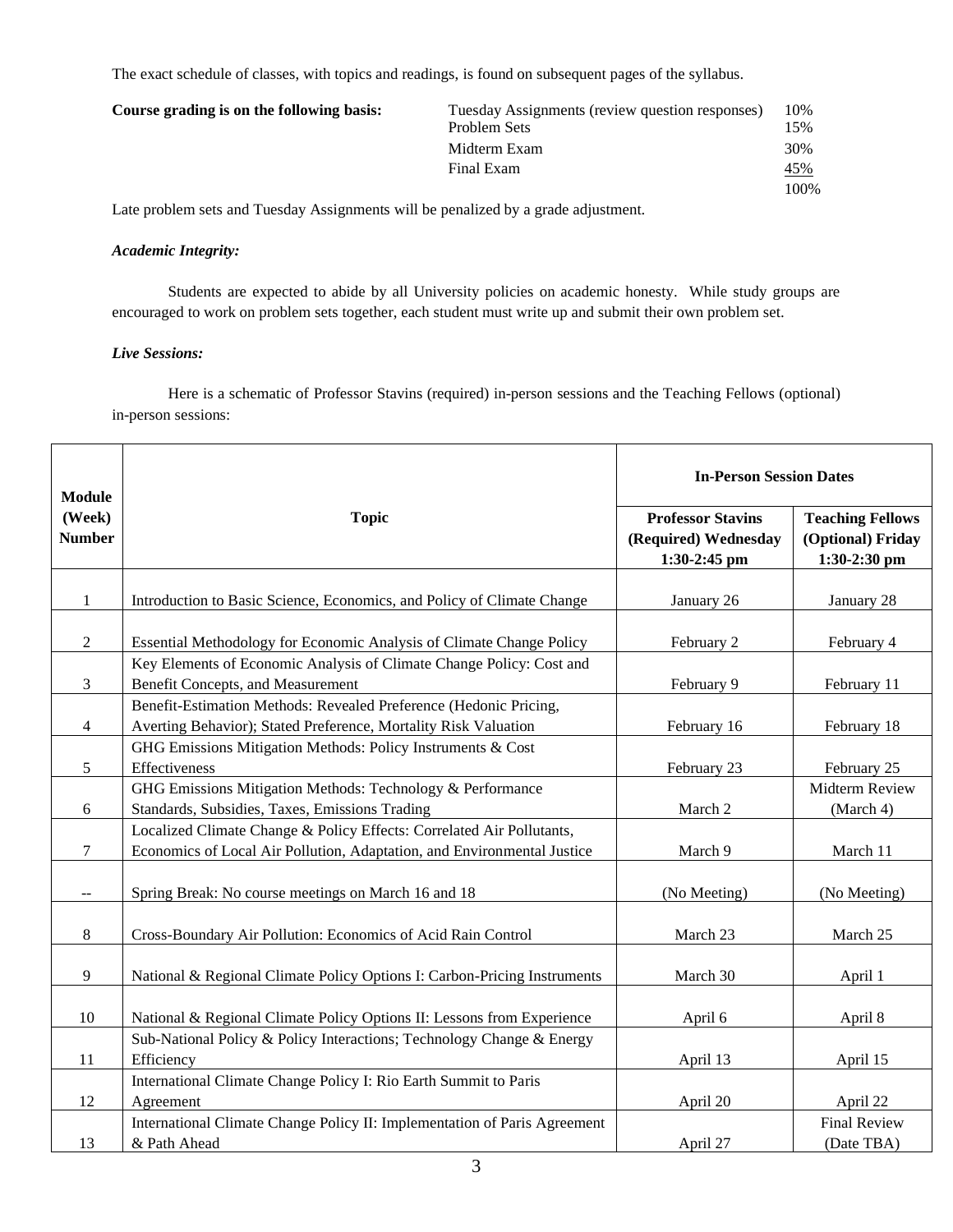# **API-135/ECON 1661 ECONOMICS OF CLIMATE CHANGE AND ENVIRONMENTAL POLICY**

# **WEEKLY COURSE OUTLINE**

| 1. | Jan $24 - 28$     | Introduction to Basic Science, Economics, and Policy of Climate Change                                                                                                                              |
|----|-------------------|-----------------------------------------------------------------------------------------------------------------------------------------------------------------------------------------------------|
| 2. | Jan $31$ – Feb 4  | Essential Methodology for Economic Analysis of Climate Change Policy                                                                                                                                |
| 3. | Feb $7 - 11$      | Key Elements of Economic Analysis of Climate Change Policy: Cost & Benefit Concepts,<br>and Measurement Methods                                                                                     |
|    | 4. Feb $14 - 18$  | Benefit-Estimation Methods: Revealed Preference (Hedonic Pricing & Averting<br>Behavior); Stated Preference, Benefit Transfer, Mortality Risk Reduction Valuation<br>(Prob Set # 1 Due February 16) |
| 5. | Feb $21 - 25$     | Methods of GHG Emissions Mitigation: Policy Instruments and Cost Effectiveness                                                                                                                      |
| 6. | Feb $28 - Mar 4$  | Methods of GHG Emissions Mitigation: Technology & Performance Standards, Subsidies,<br>Taxes, Trading<br>(Prob Set #2 Due March 2)                                                                  |
|    | 7. Mar $7 - 11$   | Localized Climate Change & Policy Effects: Correlated Air Pollutants, Economics of<br>Local Air Pollution, Adaptation, and Environmental Justice                                                    |
|    |                   | ***No course meetings March 14 - 18***                                                                                                                                                              |
| 8. | Mar $21 - 25$     | Cross-Boundary Air Pollution: Economics of Acid Rain Control                                                                                                                                        |
| 9. | Mar $28 - Apr 1$  | National & Regional Climate Policy Options I: Carbon-Pricing Instruments<br>(Problem Set # 3 Due March 30)                                                                                          |
|    | 10. Apr $4-8$     | National & Regional Climate Policy Options II: Lessons from Experience                                                                                                                              |
|    | 11. Apr $11 - 15$ | Sub-National Policy & Policy Interactions; Technology Change & Energy Efficiency<br>(Prob Set # 4 Due Apr 13)                                                                                       |
|    | 12. Apr $18 - 22$ | International Climate Change Policy I: Rio Earth Summit to Paris Agreement                                                                                                                          |
|    | 13. Apr $25 - 27$ | International Climate Change Policy II: Implementation of Paris Agreement & Path Ahead<br>(Prob Set #5 Due April 27)                                                                                |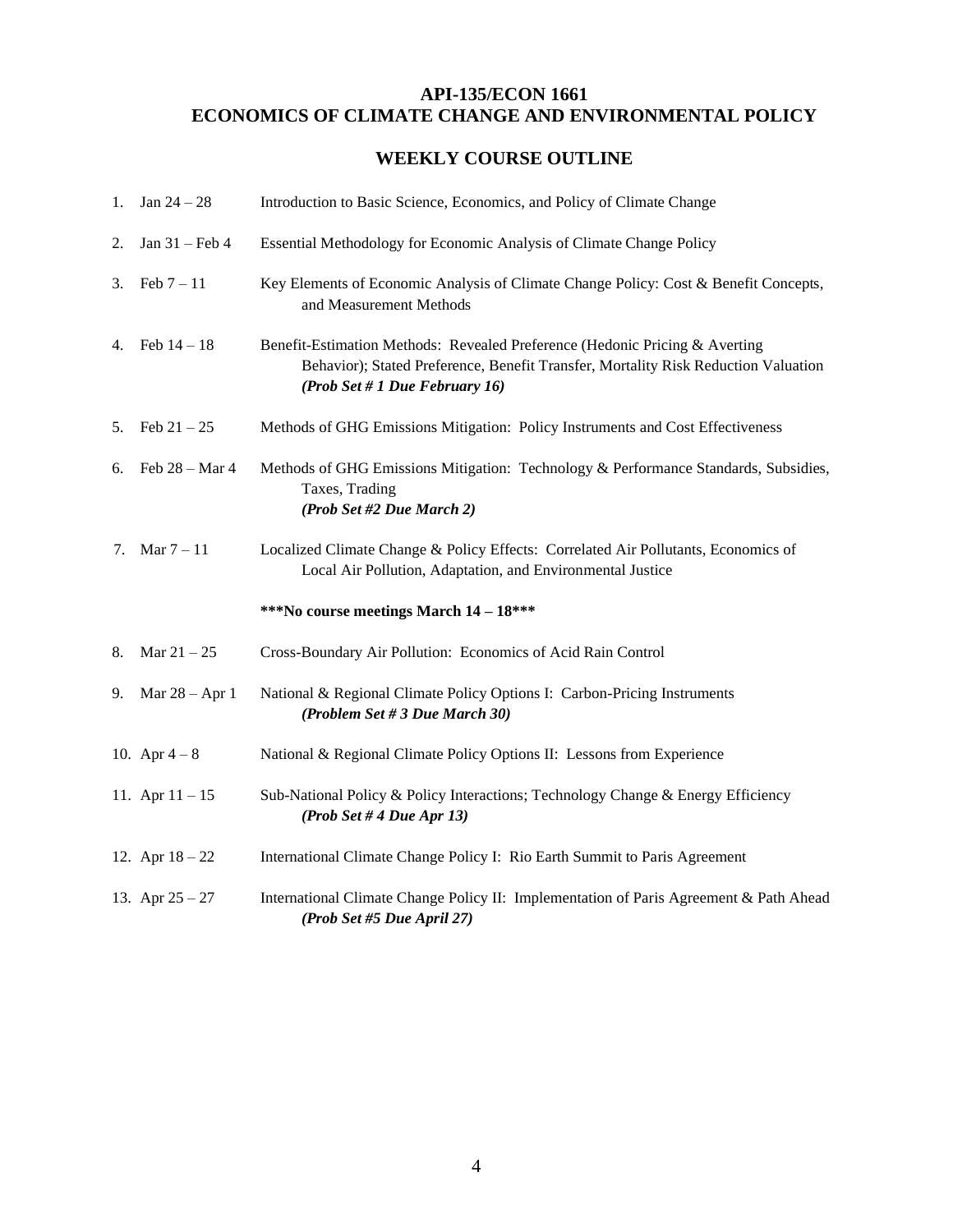#### **API-135/ECON 1661: ECONOMICS OF CLIMATE CHANGE AND ENVIRONMENTAL POLICY**

#### **READING LIST**

*Readings below are required*, and should be completed prior to class sessions, with selections read in the order listed. At the end of the list of required readings is a separate list of suggested (optional) readings. If you are particularly interested in a certain week or topic, the optional readings are recommended, but not required.

- TEXT refers to Keohane, Nathaniel, and Sheila Olmstead. *Markets and the Environment. Second Edition.*  Washington: Island Press, 2016.
- EOE refers to Stavins, Robert N., ed. *Economics of the Environment: Selected Readings, Seventh Edition.* Northampton, Massachusetts: Edward Elgar Publishing, Inc., 2019.

### **MODULE 1 (JANUARY 24-28): INTRODUCTION TO BASIC SCIENCE, ECONOMICS, AND POLICY OF CLIMATE CHANGE**

- Intergovernmental Panel on Climate Change. *[Summary for Policymakers: The Physical Science Basis](https://www.ipcc.ch/report/ar6/wg1/downloads/report/IPCC_AR6_WGI_SPM_final.pdf)  [Contribution of Working Group I to the Sixth Assessment Report of the IPCC.](https://www.ipcc.ch/report/ar6/wg1/downloads/report/IPCC_AR6_WGI_SPM_final.pdf)* Cambridge University Press, Cambridge, UK and New York, 2021.
- TEXT, pp. 11-34, 80-90: Chapter 2 "Economic Efficiency..." and Chapter 5 "Market Failures...", through the "Public Goods" heading
- EOE, pp. 2-7, Chapter 1 (Fullerton and Stavins, ["How Economists See the Environment.](https://www.nature.com/articles/26606)" *Nature*, 1998).

### **MODULE 2 (JANUARY 31-FEBRUARY 4): ESSENTIAL METHODOLOGY FOR ECONOMIC ANALYSIS OF CLIMATE CHANGE POLICY**

- TEXT, pp. 35-68: Chapter 3: "The Benefits and Costs..."
- EOE, pp. 145-149, Chapter 8 (Arrow, Cropper, Eads, Hahn, Lave, Noll, Portney, Russell, Schmalensee, Smith, and Stavins, ["Is There a Role for Benefit-Cost Analysis in Environmental, Health, and Safety](https://search-proquest-com.ezp-prod1.hul.harvard.edu/docview/77972520?accountid=11311&pq-origsite=primo)  [Regulation?"](https://search-proquest-com.ezp-prod1.hul.harvard.edu/docview/77972520?accountid=11311&pq-origsite=primo) *Science*, 1996).

# **MODULE 3 (FEBRUARY 7-11): KEY ELEMENTS OF ECONOMIC ANALYSIS OF CLIMATE CHANGE POLICY: COST AND BENEFIT CONCEPTS AND MEASUREMENT**

TEXT, pp. 69-78: Chapter 4, "The Efficiency of Markets"

- EOE, pp. 47-71, Chapter 3 (Dechezlepretre, Antoine and Misato Sato. ["The Impacts of Environmental](https://academic.oup.com/reep/article/11/2/183/4049468)  [Regulations on Competitiveness.](https://academic.oup.com/reep/article/11/2/183/4049468)" *Review of Environmental Economics and Policy* 11(2), 2017).
- Aldy, Joseph, Matthew Kotchen, Robert Stavins, and James Stock. ["Keep Climate Policy Focused on the](https://scholar.harvard.edu/files/stavins/files/aldy-kotchen-stavins_stock_social_cost_of_carbon_science_magazine_august_20_2021.pdf)  [Social Cost of Carbon.](https://scholar.harvard.edu/files/stavins/files/aldy-kotchen-stavins_stock_social_cost_of_carbon_science_magazine_august_20_2021.pdf)" *Science*, Policy Forum Insights, Volume 373, Issue 6557, August 20, 2021.

EOE, pp. 150-154, Chapter 9 (Goulder and Stavins, ["An Eye on the Future.](https://www.nature.com/articles/419673a)" *Nature*, 2002).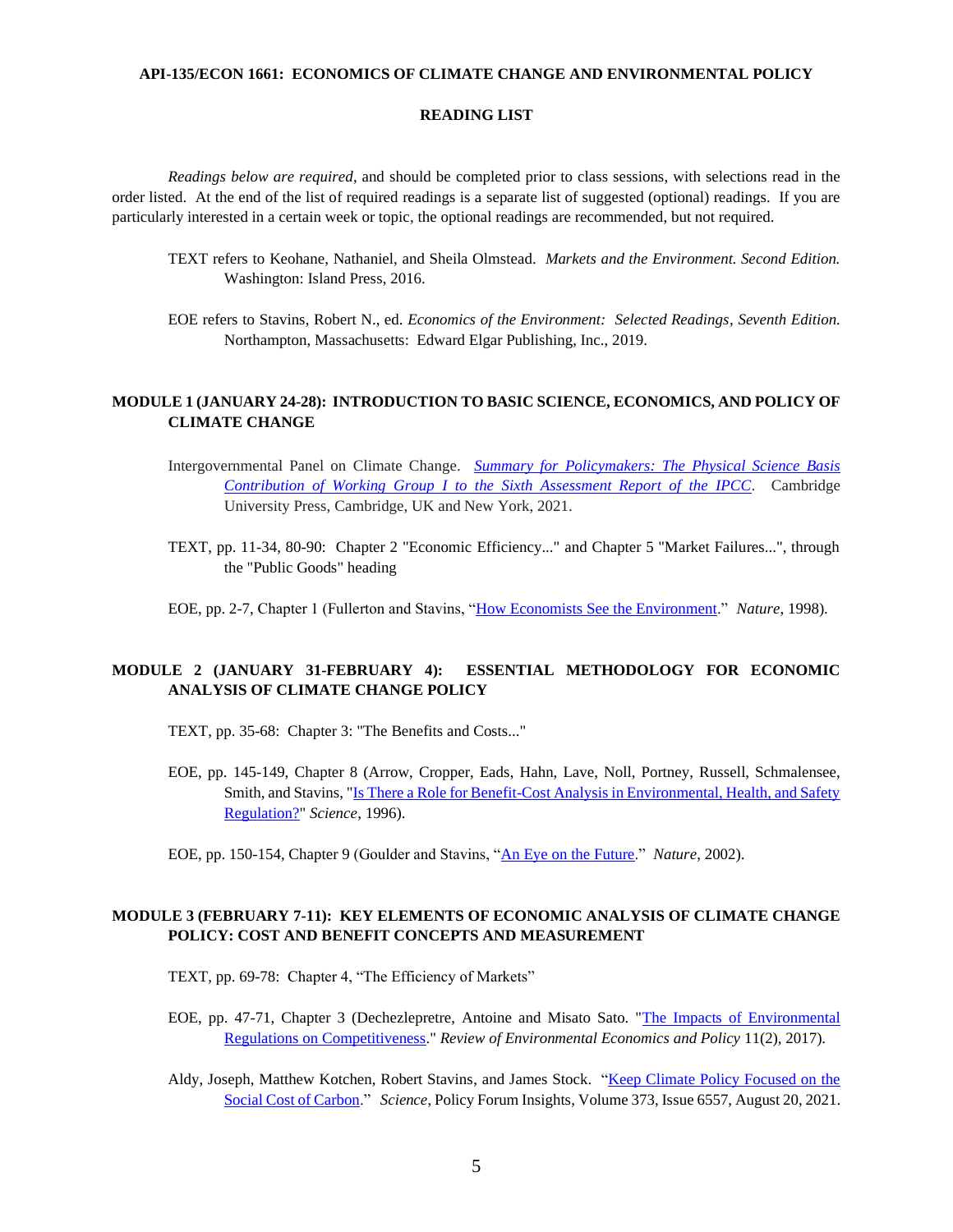# **MODULE 4 (FEBRUARY 14-18): BENEFIT-ESTIMATION METHODS: REVEALED PREFERENCE (HEDONIC PRICING, AVERTING BEHAVIOR); STATED PREFERENCE, MORTALITY RISK VALUATION**

#### *NOTE***: Problem Set #1 is due at 12:00 pm (noon) ET on February 16**

TEXT, pp. 49-55. "Measuring Benefits," in Chapter 3.

- EOE, pp. 92-107, Chapter 5 (Carson, Richard T. ["Contingent Valuation: A Practical Alternative when Prices](https://libkey.io/libraries/215/articles/47563298/full-text-file)  [Aren't Available.](https://libkey.io/libraries/215/articles/47563298/full-text-file)" *Journal of Economic Perspectives* 26(4) 2012).
- EOE, pp. 72-91, Chapter 4 (Cameron, ["Euthanizing the Value of a Statistical Life.](https://academic-oup-com.ezp-prod1.hul.harvard.edu/reep/article/4/2/161/1572288)" *Review of Environmental Economics and Policy* 4(2), 2010).

### **MODULE 5 (FEBRUARY 21-25): GHG EMISSIONS MITIGATION METHODS: POLICY INSTRUMENTS AND COST EFFECTIVENESS**

TEXT, pp. 139-198: Chapters 8, "Principles of Market-Based…: and 9, "The Case for Market-Based…"

# **MODULE 6 (FEBRUARY 28-MARCH 4): GHG EMISSIONS MITIGATION METHODS: TECHNOLOGY AND PERFORMANCE STANDARDS, SUBSIDIES, TAXES, EMISSIONS TRADING**

### *NOTE***: Problem Set #2 is due at 12:00 pm (noon) ET on March 2**

Revesz, Richard L., and Robert N. Stavins[. "Environmental Law."](https://www-sciencedirect-com.ezp-prod1.hul.harvard.edu/science/article/pii/S1574073007010080/pdfft?md5=f4d60411526bbba1c1578f735f925d60&pid=1-s2.0-S1574073007010080-main.pdf) *Handbook of Law and Economics, Volume I*, eds. A. Mitchell Polinsky and Steven Shavell, pp. 499-589. Amsterdam: Elsevier Science, 2007. [*Read pages 534-546*]

### **MARCH 7-8: MIDTERM EXAMINATION**

# **MODULE 7 (MARCH 7-11): LOCALIZED CLIMATE CHANGE & POLICY EFFECTS: CORRELATED AIR POLLUTATNS, ECONOMICS OF LOCAL AIR POLLUTION, APAPTATION, AND ENVIRONMENTAL JUSTICE**

Schmalensee, Richard, and Robert N. Stavins. ["Policy Evolution under the Clean Air Act."](https://pubs.aeaweb.org/doi/pdfplus/10.1257/jep.33.4.27) *Journal of Economic Perspectives*, Volume 33, Number 4, Fall 2019, pp. 27-50.

Hsiang, S. et al. 2017. ["Estimating economic damage from climate change in the United States."](https://urldefense.proofpoint.com/v2/url?u=https-3A__science.sciencemag.org_content_356_6345_1362&d=DwMFaQ&c=WO-RGvefibhHBZq3fL85hQ&r=6dpu10P2dV2rJHLj1XiN5ksKeZHEnenpzzJDNFVtmnY&m=2fQXhwYxSSLbquTVDqlhK6aqy6-V4OWiIO0UTeFV-Ug&s=tvDvDlWC5_sOiai_pPfExuZKGhftA9Fgx6X_HtgeOtQ&e=) Science, 356 (6345): 1362-1369.

Fullerton, Don (2011). ["Six Distributional Effects of Environmental Policy."](https://libkey.io/libraries/215/articles/24834175/full-text-file) *Risk Analysis* 3(6): 923-929.

Banzhaf, Spencer, Lala Ma, and Christopher Timmins (2019). ["Environmental Justice: The Economics of](https://libkey.io/libraries/215/articles/270297798/full-text-file)  [Race, Place, and Pollution."](https://libkey.io/libraries/215/articles/270297798/full-text-file) *Journal of Economic Perspectives* 33(1): 185-208.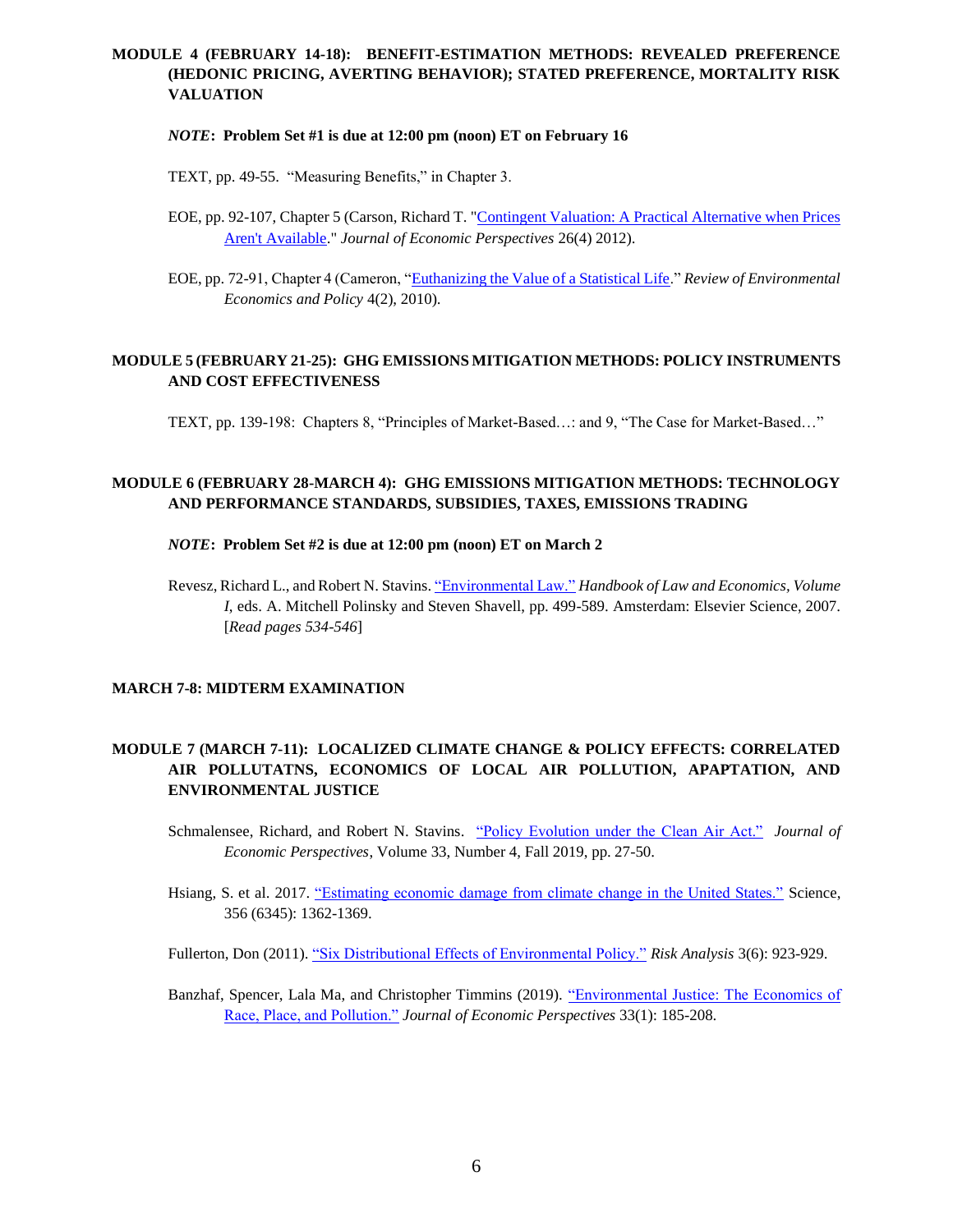# **MODULE 8 (MARCH 21-25): CROSS-BOUNDARY AIR POLLUTION: ECONOMICS OF ACID RAIN CONTROL**

TEXT, pp. 200-207: Chapter 10, "Market-Based Instruments…" through "Compliance and Enforcement"

EOE, pp. 193-210, Chapter 13 (Schmalensee and Stavins. "The SO<sub>2</sub> Allowance Trading System: The Ironic [History of a Grand Policy Experiment."](https://www.aeaweb.org/articles?id=10.1257/jep.27.1.103) *Journal of Economic Perspectives* 27(1), 2013).

# **MODULE 9 (MARCH 28-APRIL 1): NATIONAL & REGIONAL CLIMATE POLICY OPTIONS I: CARBON PRICING INSTRUMENTS**

#### *NOTE***: Problem Set #3 is due at 12:00 pm (noon) ET on March 30**

- EOE, pp. 440-468, Chapter 27 (Stavins, ["The Problem of the Commons: Still Unsettled After 100 Years."](https://www.aeaweb.org/articles?id=10.1257/aer.101.1.81) *American Economic Review* 101(1), 2011). [*Read Pages 96-103*]
- EOE, pp. 316-350, Chapter 19 (Aldy, Krupnick, Newell, Parry, and Pizer, ["Designing Climate Mitigation](https://www.aeaweb.org/articles?id=10.1257/jel.48.4.903)  [Policy.](https://www.aeaweb.org/articles?id=10.1257/jel.48.4.903)" *Journal of Economic Literature* 48(4), 2010.

### **MODULE 10 (APRIL 4-8): NATIONAL & REGIONAL CLIMATE POLICY OPTIONS II: LESSONS FROM EXPERIENCE**

- EOE, pp. 361-383, Chapter 22 (Newell, Pizer and Raimi. ["Carbon Markets 15 Years after Kyoto: Lessons](https://libkey.io/libraries/215/articles/47563314/full-text-file)  [Learned, New Challenges.](https://libkey.io/libraries/215/articles/47563314/full-text-file)" *Journal of Economic Perspectives* 27(1), 2013).
- EOE, pp. 171-192, Chapter 12 (Schmalensee, Richard and Robert N. Stavins. ["Lessons Learned from Three](https://academic.oup.com/reep/article/11/1/59/3066276)  [Decades of Experience with Cap and Trade.](https://academic.oup.com/reep/article/11/1/59/3066276)" *Review of Environmental Economics and Policy* 11(1), 2017).
- Stavins, Robert N. ["The Future of U.S. Carbon-Pricing Policy."](https://scholar.harvard.edu/files/stavins/files/stavins_eepe_2020_journal_article.pdf) *Environmental and Energy Policy and the Economy*, volume 1, pp. 8-64. University of Chicago Press, 2020. [*Read Pages 8-29, 33-43, 47-52*]

# **MODULE 11 (APRIL 11-15): SUB-NATIONAL POLICY & POLICY INTERACTIONS; TECHNOLOGY CHANGE AND ENERGY EFFICIENCY**

#### *NOTE***: Problem Set #4 is due at 12:00 pm (noon) ET on April 13**

EOE, pp. 573-618, Chapter 32 (Gerarden, Newell, and Stavins, ["Assessing the Energy-Efficiency Gap."](https://pubs.aeaweb.org/doi/pdf/10.1257/jel.20161360) *Journal of Economic Literature 55(4)*, 2017).

Goulder, Lawrence H. and Robert N. Stavins. ["Challenges from State-Federal Interactions in U.S. Climate](https://scholar.harvard.edu/files/stavins/files/goulderstavinsaerpapersproceedings.pdf)  [Change Policy.](https://scholar.harvard.edu/files/stavins/files/goulderstavinsaerpapersproceedings.pdf)" *American Economic Review Papers and Proceedings* 101(3), 2011.

# **MODULE 12 (APRIL 18-22): INTERNATIONAL CLIMATE CHANGE POLICY I: RIO EARTH SUMMIT TO PARIS AGREEMENT**

- Chan, Gabriel, Robert Stavins, and Zou Ji. ["International Climate Change Policy.](https://scholar.harvard.edu/files/stavins/files/chan_stavins_zou_ji_annual_review_article_2018_002.pdf)" *Annual Review of Resource Economics* 10 (2018): 335–360.
- Joseph E. Aldy and Robert N. Stavins. ["Climate Negotiators Create an Opportunity for Scholars."](https://www.science.org/doi/10.1126/science.1223836) *Science*, 2012.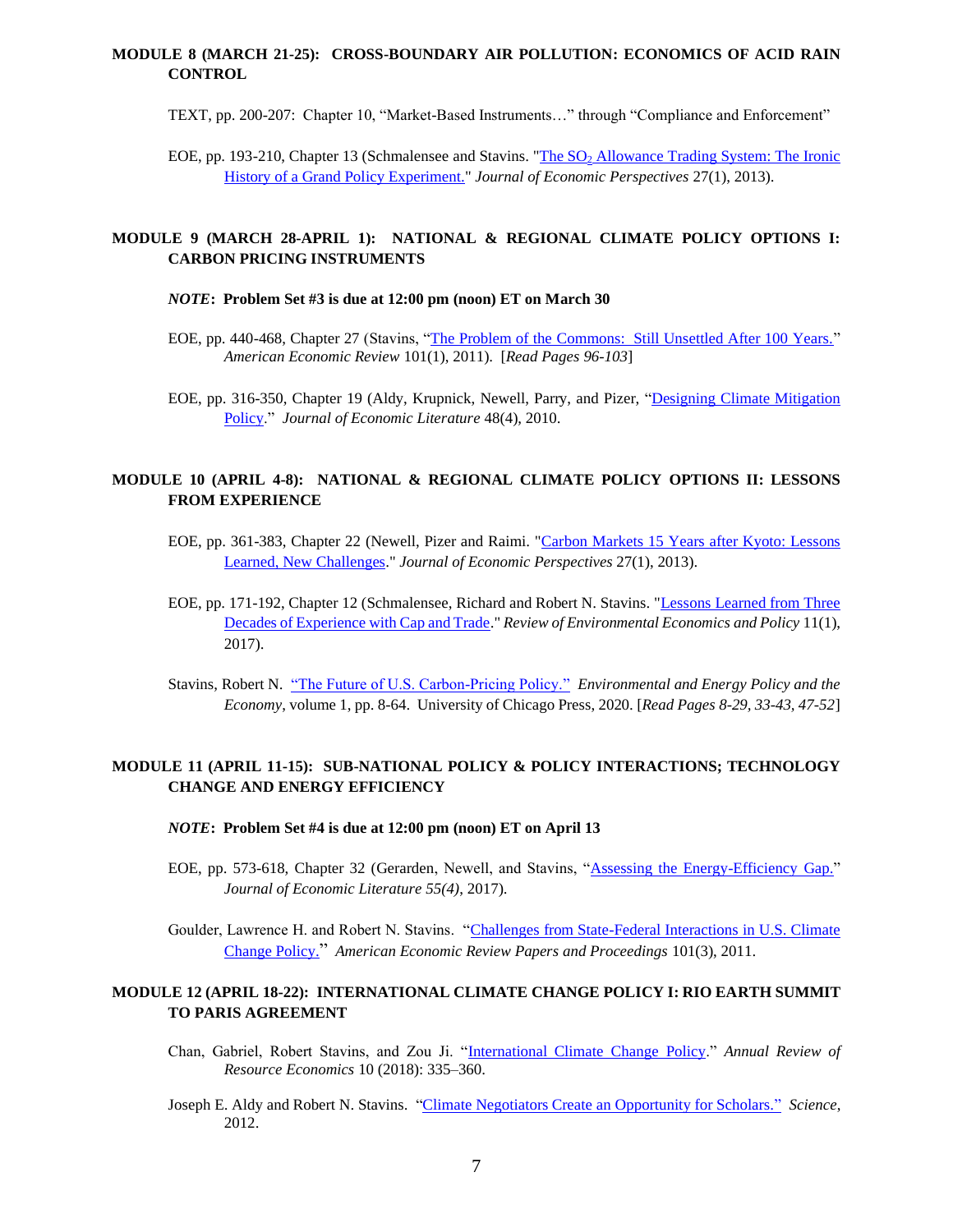## **MODULE 13 (APRIL 25-27): INTERNATIONAL CLIMATE CHANGE POLICY II: IMPLEMENTATION OF PARIS AGREEMENT AND PATH AHEAD**

#### *NOTE***: Problem Set #5 is due at 12:00 pm (noon) ET on April 27**

- Mehling, Michael A., Gilbert E. Metcalf, and Robert N. Stavins. "Linking Climate Policies to Advance [Global Mitigation.](https://scholar.harvard.edu/files/stavins/files/mehling-metcalf-stavins_linking_climate_policies_to_advance_global_mitigation.pdf)" *Science* 359 (2018): 997–998.
- Schneider, Lambert, Maosheng Duan, Robert Stavins, Kelley Kizzier, Derik Broekhoff, Frank Jotzo, Harald Winkler, Michael Lazarus, Andrew Howard, and Christina Hood. ["Double Counting and the Paris](https://scholar.harvard.edu/stavins/publications/double-counting-and-paris-agreement-rulebook)  [Agreement Rulebook.](https://scholar.harvard.edu/stavins/publications/double-counting-and-paris-agreement-rulebook)" *Science* 366, no. 6462 (2019): 180–183.
- Stavins, Robert N. ["The Biden Administration and International Climate Change Policy and Action."](https://www.lawfareblog.com/biden-administration-and-international-climate-change-policy-and-action)  *LAWFARE*, January 14, 2021
- ["Reducing Greenhouse Gases in the United States: A 2030 Emissions Target.](https://www4.unfccc.int/sites/ndcstaging/PublishedDocuments/United%20States%20of%20America%20First/United%20States%20NDC%20April%2021%202021%20Final.pdf)" The United States of America Nationally Determined Contribution, April 21, 2021.

Powell, Alvin. ["Separating Signal from Noise at COP26."](https://news.harvard.edu/gazette/story/2021/11/rob-stavins-cautiously-optimistic-after-cop26/) *The Harvard Gazette*, November 17, 2021.